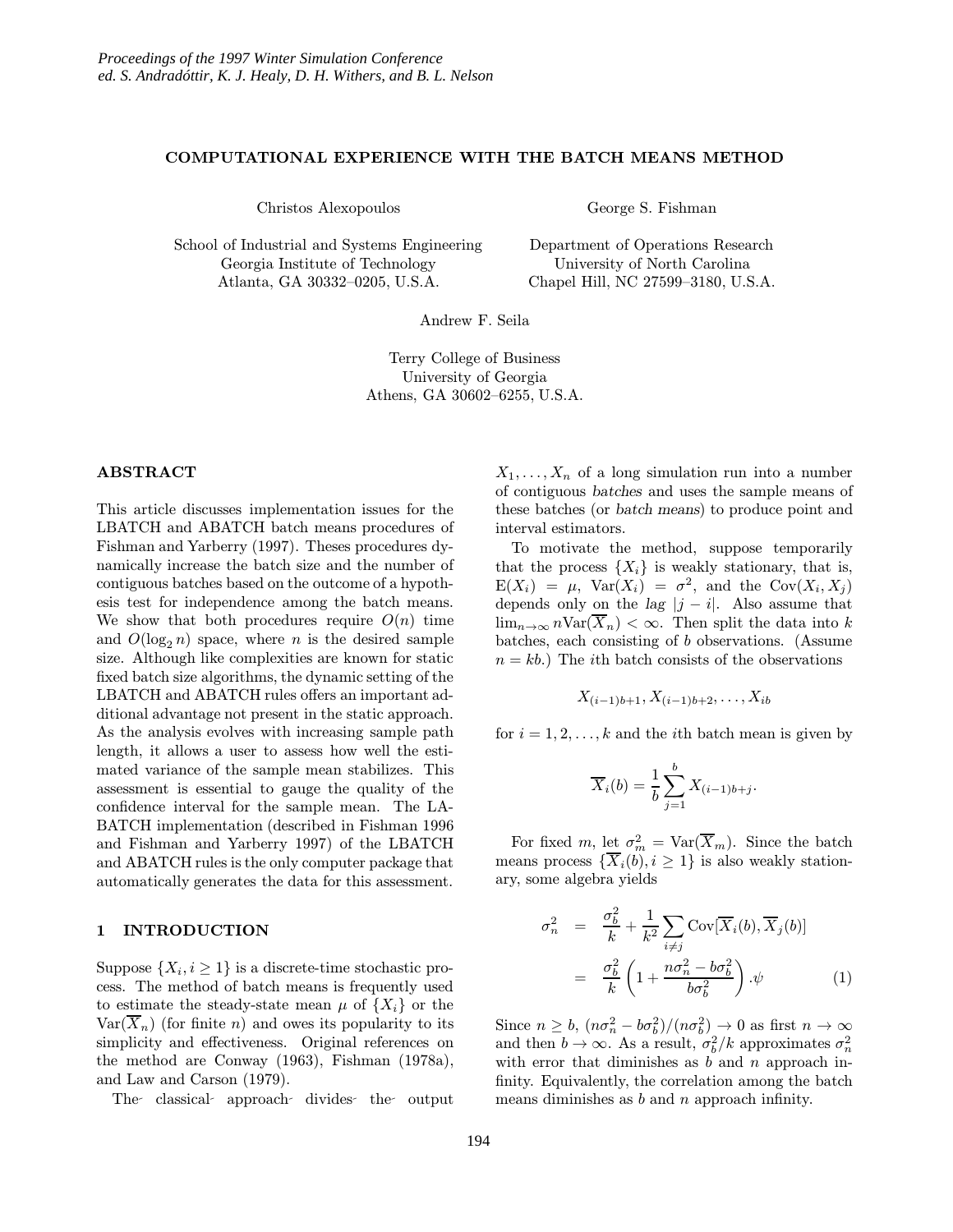To use the last limiting property, one forms the grand batch mean

$$
\overline{X}_n = \frac{1}{k} \sum_{i=1}^k \overline{X}_i(b),
$$

estimates  $\sigma_b^2$  by

$$
\hat{V}_k(b) = \frac{1}{k-1} \sum_{i=1}^k (\overline{X}_i(b) - \overline{X}_n)^2,
$$

and computes the following approximate  $1 - \alpha$  confidence interval for  $\mu$ :

$$
\overline{X}_n \pm t_{k-1,1-\alpha/2} \sqrt{\hat{V}_k(b)/k}.\psi \tag{2}
$$

The main problem with the application of the batch means method in practice is the choice of the batch size b. If b is too small, the means  $\overline{X}_i(b)$  can be highly correlated and the resulting confidence interval will frequently have coverage below the user-specified nominal coverage  $1 - \alpha$ . Alternatively, a large batch size will likely result in very few batches and potential problems with the application of the central limit theorem to obtain (2).

The method of Fishman (1978) selects the smallest batch size from the set  $\{1, 2, 4, \ldots, n/8\}$  that passes the test of independence based on von Neumann's statistic (see Section 2.1). A variant of this method was proposed by Schriber and Andrews (1979). Mechanic and McKay (1966) choose a batch size from the set  $\{16b_1, 64b_1, 256b_1, \ldots, n/25\}$  (usually  $b_1 = 1$ ) and select the batch size that passes an alternative test for independence. The procedure of Law and Carson (1979) starts with 400 batches of size 2. Then it considers sample sizes that double every two iterations until an estimate for lag-1 correlation among 400 batch means becomes smaller than 0.4 and larger than the estimated lag-1 correlation among 200 batch means. The procedure stops when the confidence interval (2) computed with 40 batches satisfies a relative width criterion. Schmeiser (1982) reviews the above procedures and concludes that selecting between 10 and 30 batches should suffice for most simulation experiments. The major drawback of these methods is their inability to yield a consistent variance estimator.

Example 1 shows how an asymptotically optimal batch size can be obtained in special cases.

**Example 1** Consider the stationary  $AR(1)$  process

$$
X_i = \mu + \rho(X_{i-1} - \mu) + Z_i, \quad i \ge 1,
$$

where  $|\rho| < 1$ ,  $X_0 \sim N(\mu, 1)$ , and the  $Z_i$ 's are i.i.d.  $N(0, 1 - \rho^2)$ . Carlstein (1986) showed that

Bias(
$$
\hat{V}_k(b)
$$
) =  $-\frac{2\rho}{(1-\rho)^3(1+\rho)} \times \frac{1}{b} + o\left(\frac{1}{b}\right)$  (3)

and

$$
Var(\hat{V}_k(b)) = \frac{2}{(1-\rho)^4} \times \frac{b}{n} + o\left(\frac{b}{n}\right),\,
$$

where  $o(h)$  is a function such that  $\lim_{h\to 0} o(h)/h =$ 0. Then the batch size that minimizes the asymptotic (as  $n \to \infty$  and  $k \to \infty$ ) mean squared error  $MSE(\hat{V}_k(b)) = Bias^2(\hat{V}_k(b)) + Var(\hat{V}_k(b))$  is

$$
b_0 = \left(\frac{2|\rho|}{1-\rho^2}\right)^{2/3} n^{1/3} \cdot \psi \tag{4}
$$

Clearly, the optimal batch size increases with the absolute value of the correlation  $\rho$  between successive observations.

In practice, the relevance of this model is conjectural. First, the optimal batch size may differ substantially from (4) for a finite sample size (e.g., Song and Schmeiser 1995). Second, the model generally does not apply to the analysis of queueing systems data. Third, it is not evident that this strategy for batch size selection allows the space and time complexities achievable by the LBATCH and ABATCH rules for generating an assessment of the stability of the variance of the sample mean.

# 2- CONSISTENT- ESTIMATION- BATCH MEANS METHODS

Consistent estimation batch means methods assume the existence of a parameter  $\sigma_{\infty}^2$  (the time-average variance of the process  $\{X_i\}$  such that a central limit theorem holds

$$
\sqrt{n}(\overline{X}_n - \mu) \xrightarrow{\mathcal{D}} \sigma_\infty N(0, 1) \quad \text{as } n \to \infty \leftarrow (5)
$$

and aim at constructing a consistent estimator for  $\sigma_{\infty}^2$  and an asymptotically valid confidence interval for  $\mu$ . [Notice that the  $X_i$ 's in (5) need not be i.i.d.] Consistent estimation methods are often preferable to methods that "cancel"  $\sigma_{\infty}^2$  (see Glynn and Iglehart 1990) because: (a) The expectation and variance of the halfwidth of the confidence interval resulting from (5) is asymptotically smaller for consistent estimation methods; and (b) Under reasonable assumptions  $n\text{Var}(\overline{X}_n) \to \sigma_\infty^2$  as  $n \to \infty$ .

Chien, Goldsman, and Melamed (1996) considered stationary processes and, under quite general moment and sample path conditions, showed that as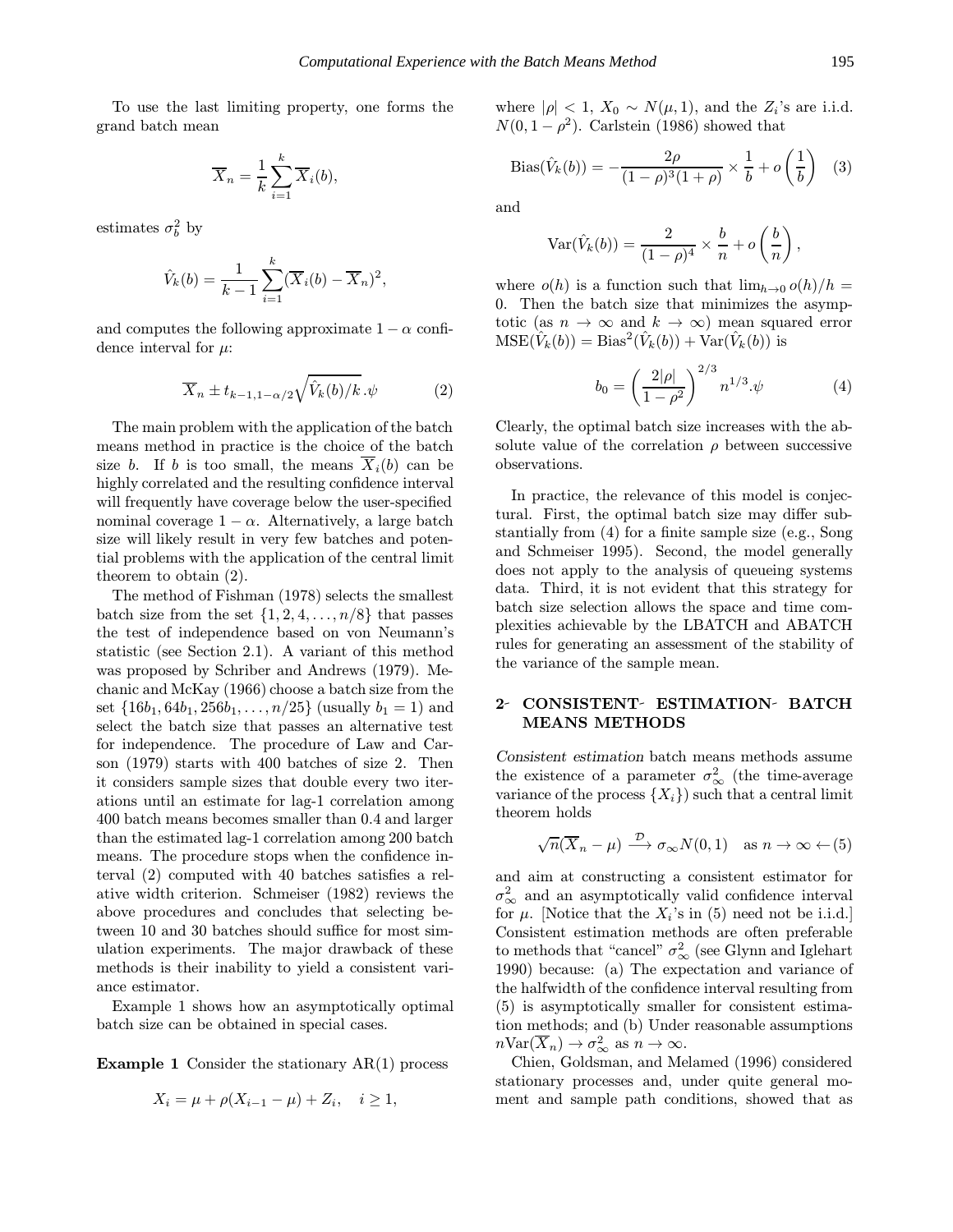both  $b, k \to \infty$ , MSE $(b\hat{V}_k(b)) \to 0$ . Notice that mean squared error consistency differs from consistency.

The limiting result (5) is implied under the following two assumptions, where  $\{W(t), t \geq 0\}$  is the standard Brownian motion process (see Resnick 1994, Chapter 6).

Assumption of Weak Approximation (AWA). There exist finite constants  $\mu$  and  $\sigma_{\infty} > 0$  such that

$$
\frac{n(\overline{X}_n - \mu)}{\sigma_{\infty}} \xrightarrow{\mathcal{D}} W(n) \text{ as } n \to \infty.
$$

Assumption of Strong Approximation (ASA). There exist finite constants  $\mu$ ,  $\sigma_{\infty} > 0$ ,  $\lambda \in (0, 1/2]$ , and a finite random variable  $C$  such that, with probability one,

$$
|n(\overline{X}_n - \mu) - \sigma_\infty W(n)| \le Cn^{1/2 - \lambda} \quad \text{as } n \to \infty.
$$

Both AWA and ASA state that the process  ${n(\overline{X}_n-\mu)/\sigma_\infty}$  is close to a standard Brownian motion. However the stronger ASA addresses the convergence rate of (5).

The ASA is not restrictive as it holds under relatively weak assumptions for a variety of stochastic processes including Markov chains, regenerative processes and certain queueing systems (see Damerdji 1994 for details). The constant  $\lambda$  is closer to  $1/2$ for processes having little autocorrelation while it is closer to zero for processes with high autocorrelation. In the former case the "distance" between the processes  ${n(\overline{X}_n-\mu)/\sigma_\infty}$  and  ${W(n)}$  "does not grow" as n increases.

### 2.1 Batching Rules

Fishman and Yarberry (1997) and Fishman (1996, Chapter 6) presented a thorough discussion of batching rules. Both references contain detailed instructions for obtaining FORTRAN, C, and SIMSCRIPT II.5 implementations for various platforms via anonymous ftp from ftp.or.unc.edu.

Equation (1) suggests that fixing the number of batches and letting the batch size grow as  $n \to \infty$ ensures that  $\sigma_b^2/k \to \sigma_n^2$ . This motivates the following rule.

The Fixed Number of Batches (FNB) Rule. Fix the number of batches at  $k$ . For sample size  $n$ , use batch size  $b_n = |n/k|$ .

The FNB rule along with AWA lead to the following result.

**Theorem 1** (Glynn and Iglehart 1990) If  $\{X_i\}$  satisfies AWA, then as  $n \to \infty$ ,  $\overline{X}_n \stackrel{\mathcal{P}}{\longrightarrow} \mu$  and (5) holds. Furthermore, if k is constant and  $\{b_n, n \geq 1\}$  is a sequence of batch sizes such that  $b_n \to \infty$  as  $n \to \infty$ , then

$$
\frac{X_n - \mu}{\sqrt{\hat{V}_k(b)/k}} \xrightarrow{\mathcal{D}} t_{k-1} \quad \text{as } n \to \infty.
$$

The primary implication of Theorem 1 is that (2) is an asymptotically valid confidence interval for  $\mu$ . Unfortunately, the FNB rule has two major limitations: (a)  $b_nV_k(b)$  is not a consistent estimator of  $\sigma_{\infty}^2$ . Therefore the confidence interval (2) tends to be wider than the interval a consistent estimation method would produce. (b) Statistical fluctuations in the halfwidth of the confidence interval (2) do not diminish relative to statistical fluctuation in the sample mean (see Fishman 1996, pp. 544–545).

The following theorem proposes batching assumptions which along with ASA yield a strongly consistent estimator for  $\sigma_{\infty}^2$ .

**Theorem 2** (Damerdji 1994) If  $\{X_i\}$  satisfies ASA, then  $\overline{X}_n \stackrel{a.s.}{\longrightarrow} \mu$  as  $n \to \infty$ . Furthermore suppose that  $\{(b_n, k_n), n \geq 1\}$  is a batching sequence satisfying

- (1)  $b_n \to \infty$  and  $k_n \to \infty$  monotonically as  $n \to \infty$ ;
- (2)  $b_n^{-1}n^{1-2\lambda}\ln n \to 0 \text{ as } n \to \infty;$
- (3) there exists a finite positive integer a such that

$$
\sum_{n=1}^{\infty} (b_n/n)^a < \infty.
$$

Then, as  $n \to \infty$ ,

$$
b_n \hat{V}_{k_n}(b_n) \xrightarrow{a.s.} \sigma^2_{\infty} \tag{6}
$$

and

$$
Z_{k_n} = \frac{\overline{X}_n - \mu}{\sqrt{\hat{V}_{k_n}(b_n)/k_n}} \xrightarrow{\mathcal{D}} N(0,1).\psi \qquad (7)
$$

The last display implies that

$$
\overline{X}_n \pm t_{k_n-1,1-\alpha/2} \sqrt{\hat{V}_{k_n}(b_n))/k_n}
$$

is an asymptotically valid  $1 - \alpha$  confidence interval for  $\mu$ .

Theorem 2 motivates the consideration of batch sizes of the form  $b_n = |n^{\theta}|, 0 < \theta < 1$ . In this case one can show that the conditions  $(1)$ – $(3)$  are met if  $\theta \in (1-2\lambda, 1)$ . In particular, the assignment  $\theta = 1/2$ and the SQRT rule below are valid if  $1/4 < \lambda < 1/2$ . Notice that the last inequality is violated by processes having high autocorrelation ( $\lambda \approx 0$ ).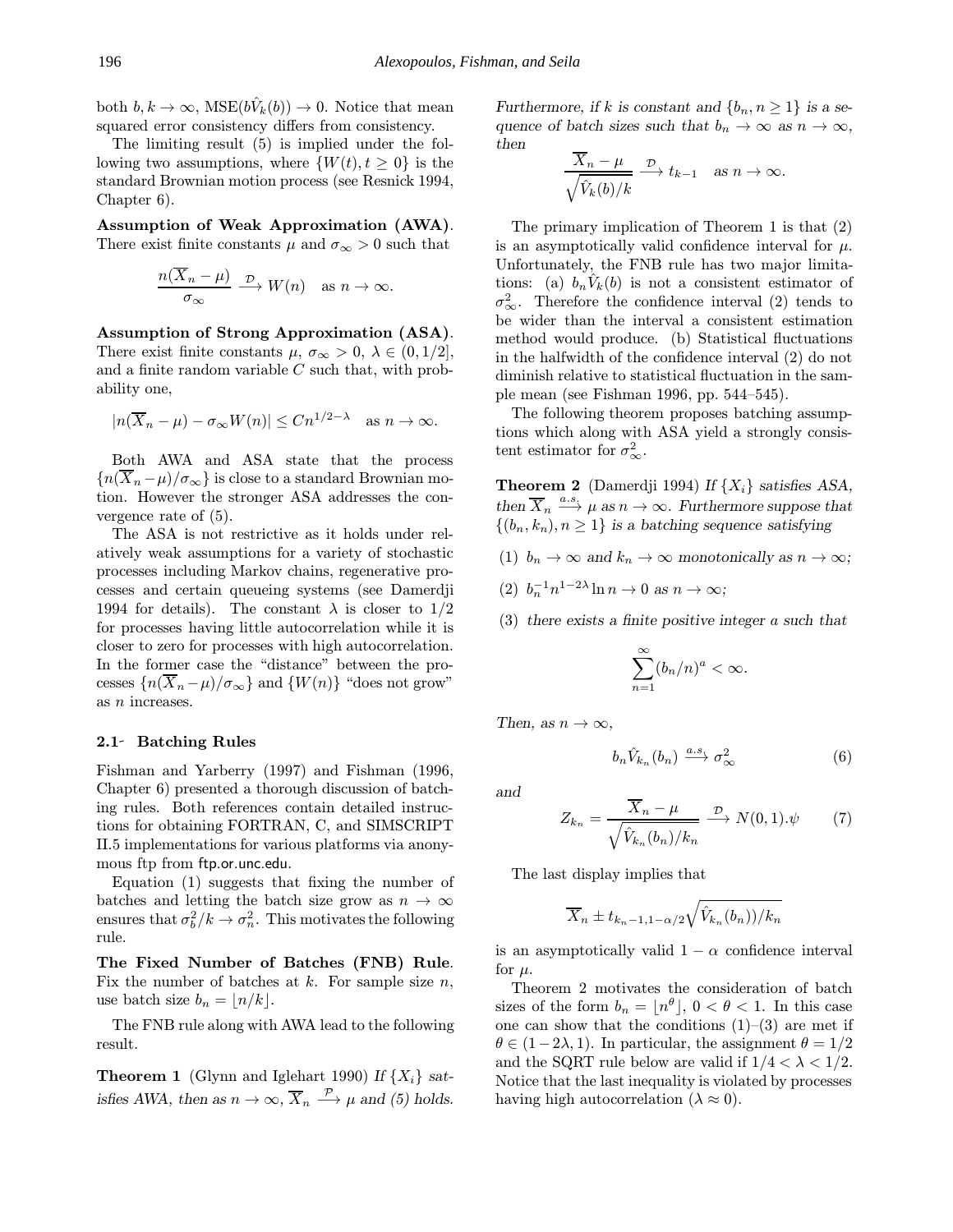The Square Root (SQRT) Rule. For sample size The Square Root (SQRT) Rule. For sample size  $n$ , use batch size  $b_n = \lfloor \sqrt{n} \rfloor$  and number of batches  $k_n = \lfloor \sqrt{n} \rfloor$ .

Under some additional moment conditions, Chien (1989) showed that the convergence of  $Z_{k_n}$  to the  $N(0, 1)$  distribution is fastest if both  $b_n$  and  $k_n$  grow proportionally to  $\sqrt{n}$ . Unfortunately, in practice the SQRT rule tends to seriously underestimate the  $Var(X_n)$  for fixed n.

With the contrasts between the FNB and SQRT rules in mind, Fishman and Yarberry proposed two procedures that dynamically shift between the two rules. Both procedures perform "interim reviews" and compute confidence intervals at times  $n_l \approx$  $n_1 2^{l-1}, l = 1, 2, \ldots$ 

The LBATCH Procedure. At time  $n_l$ , if an hypothesis test detects autocorrelation between the batch means, the batching for the next review is determined by the FNB rule. If the test fails to detect correlation, all future reviews omit the test and employ the SQRT rule.

**The ABATCH Procedure.** If at time  $n_l$  the hypothesis test detects correlation between the batch means, the next review employs the FNB rule. If the test fails to detect correlation, the next review employs the SQRT rule.

Both procedures LBATCH and ABATCH yield random sequences of batch sizes. Under relatively mild assumptions, these sequences imply convergence results analogous to (6) and (7).

#### Test for Correlation

We will briefly review a test for the hypothesis  $H_0$ : the batch means  $\overline{X}_1(b), \ldots, \overline{X}_k(b)$  are uncorrelated. A commonly used test is due to von Neumann (1941) and is effective when the number of batches  $k$  is as small as 8.

Assume that the process  $\{X_i\}$  is weakly stationary. The von Neumann test statistic for  $H_0$  is

$$
C_k(b) = \sqrt{\frac{k^2 - 1}{k - 2}} \times \left[1 - \frac{\sum_{i=2}^k (\overline{X}_i(b) - \overline{X}_{i-1}(b))^2}{\sum_{i=1}^k (\overline{X}_i(b) - \overline{X}_n)^2}\right]
$$

Under  $H_0$ ,  $C_k(b) \approx N(0, 1)$  for large b (the batch means become approximately normal) or large  $k$  (by the central limit theorem). If  $\{X_i\}$  has a monotone decreasing autocorrelation function (e.g., the delay process for an M/M/1 queueing system), one rejects  $H_0$  at level  $\beta$  if  $C_k(b) > z_{1-\beta}$ . Alternatively, if  ${X_i}$  has an autocorrelation function with damped

harmonic behavior around the zero axis (e.g., an AR(1) process with  $\rho < 0$ , the rejection of  $H_0$  when  $C_k(b) > z_{1-\beta}$  can lead to erroneous conclusions. In this case, repeated testing under the ABATCH procedure reduces this possibility.

The p–value,  $1-\Phi(C_k(b))$ , of the test is the largest value of the type I error  $\beta = P$ (reject  $H_0 | H_0$  is true) given the observed value of  $C_k(b)$ . Equivalently,  $H_0$ is rejected of the *p*–value is larger than  $\beta$ . Hence, a  $p$ –value close to zero implies low credibility for  $H_0$ .

### 2.2 Implementing the LBATCH and ABATCH Procedures

To understand the role of the hypothesis test in the LBATCH and ABATCH algorithms, define the random variables

$$
\overline{R}_l =\n \text{fraction of rejected tests for } H_0
$$
\n
$$
\text{on reviews } 1, \ldots, l.
$$

A sufficient condition for strong consistency (equation (6)) and asymptotic normality (equation (7)) is  $\beta_0 > 1-4\lambda$  (or  $\lambda > (1-\beta_0)/4$ ), where  $\beta_0 = \lim_{l \to \infty} R_l$ is the long-run fraction of rejections. In practice,  $\beta_0$ differs from but is expected to be close to the type I error  $\beta$ . Clearly,  $\lambda > 1/4$  guarantees (6) and (7) regardless of  $\beta_0$ . However,  $\beta_0$  plays a small role when  $\lambda \leq 1/4$ . Specifically, for  $\beta_0$  equal to 0.05 or 0.10, the lower bound  $(1-\beta_0)/4$  becomes 0.2375 or 0.2225, respectively, a small reduction from 1/4.

On review  $l$ , both methods induce batch size

$$
b_l = 2^{(l-1)(1+\overline{R}_{l-1})/2}
$$
  
 
$$
\times \begin{cases} b_1 & \text{if } (l-1)(1+\overline{R}_{l-1}) \text{ is even} \\ \tilde{b}_1/\sqrt{2} & \text{otherwise,} \end{cases}
$$

where

.

$$
\tilde{b}_1 = \begin{cases} 3/2 & \text{if } b_1 = 1\\ \lfloor \sqrt{2} b_1 + 0.5 \rfloor & \text{if } b_1 > 1, \end{cases}
$$

and number of batches

$$
k_l = 2^{(l-1)(1-\overline{R}_{l-1})/2}
$$
  
 
$$
\times \begin{cases} k_1 & \text{if } (l-1)(1-\overline{R}_{l-1}) \text{ is even} \\ \tilde{k}_1/\sqrt{2} & \text{otherwise,} \end{cases}
$$

where  $\tilde{k}_1 = \lfloor$ √  $2 k_1 + 0.5$ . The resulting sample sizes are

$$
n_l = k_l b_l = \begin{cases} 2^{l-1} k_1 b_1 & \text{if } (l-1)(1 + \overline{R}_{l-1}) \text{ is even} \\ 2^{l-2} \tilde{k}_1 \tilde{b}_1 & \text{otherwise} \end{cases}
$$

and the definitions for  $\tilde{b}_1$  and  $\tilde{k}_1$  guarantee that if  $H_0$  is never rejected, then both  $b_l$  and  $k_l$  grow ap- $H_0$  is never rejected, then both  $v_l$  and  $\kappa_l$  grow approximately as  $\sqrt{2}$  with l (i.e., they follow the SQRT rule).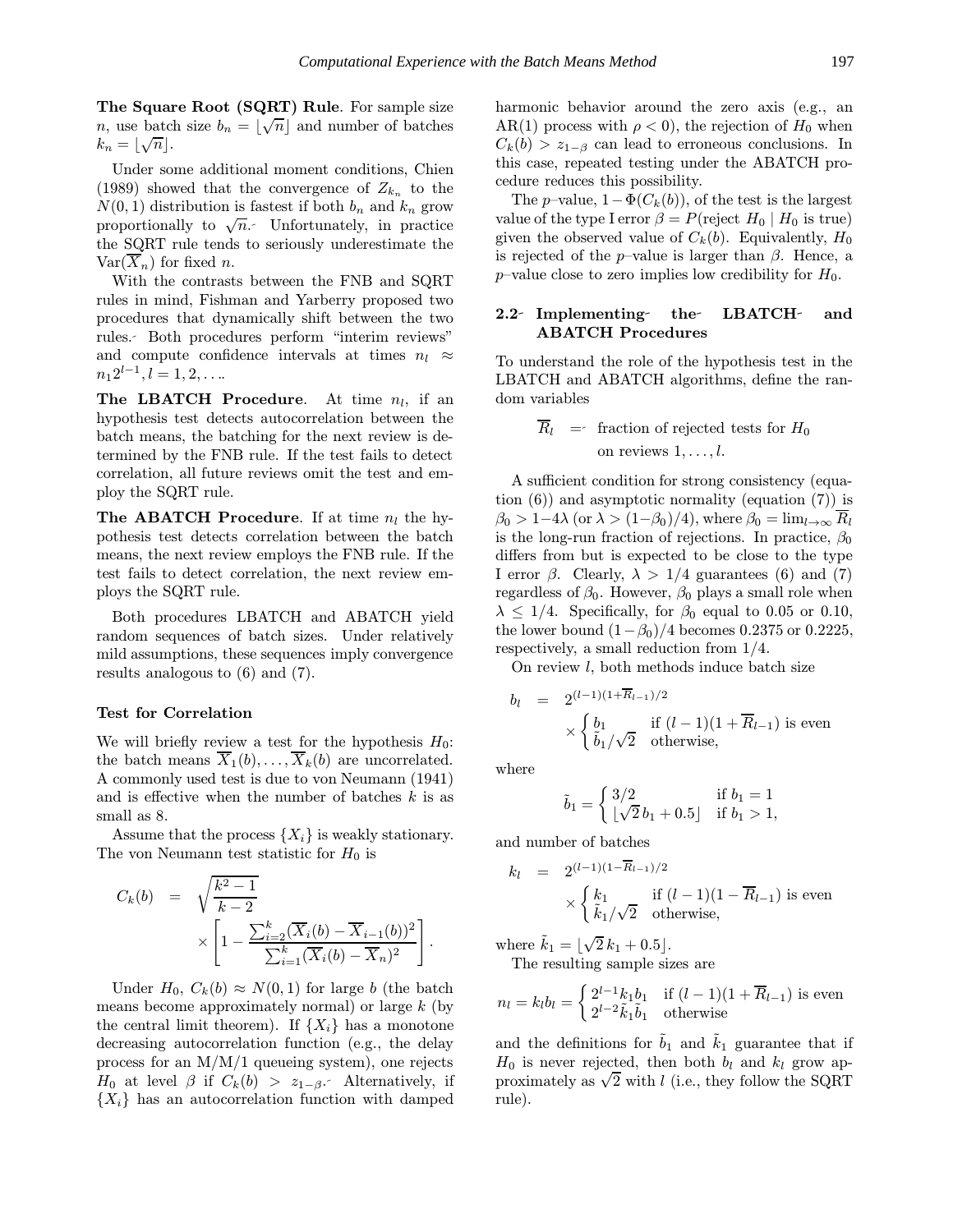Suppose one decides to perform  $L+1$  reviews (iterations). The final implementation issue is the relative difference between the potential terminal sample sizes

$$
\Delta(b_1, k_1) = \frac{|2^L k_1 b_1 - 2^{L-1} \tilde{k}_1 \tilde{b}_1|}{2^L k_1 b_1} = \frac{|2 k_1 b_1 - \tilde{k}_1 \tilde{b}_1|}{2 k_1 b_1}.
$$

This quantity is minimized (i.e., the final sample size is deterministic) when  $2k_1b_1 = \tilde{k}_1\tilde{b}_1$ . Although this condition excludes several practical choices for  $b_1$  and  $k_1$ , such as  $b_1 = 1$  (to test the original sample for independence) and  $8 \leq k_1 \leq 10^5$ ,  $\Delta(b_1, k_1)$  remains small for numerous choices of  $b_1$  and  $k_1$ .

Below we are listing algorithm ABATCH. The implementation of procedure LBATCH is simpler. Once  $H_0$  is accepted in step 15, the steps 17–19 are ignored for the remainder of the execution.

### Algorithm ABATCH

Source: Fishman and Yarberry (1997) and Fishman (1996, Chapter 6). Minor notational changes have been made.

**Input:** Minimal number of batches  $k_1$ , minimal batch size  $b_1$ , desired sample size  $n = 2^L k_1 b_1$  (L is a positive integer), and confidence level  $1 - \alpha$ .

Output: Sequences of point estimates and confidence intervals for sample sizes  $N \leq n$ . Method:

1. 
$$
b \leftarrow b_1
$$
 and  $k \leftarrow l_1$ .  
\n2.  $\text{If } b_1 = 1, b_1 \leftarrow 3/2$ ;  
\notherwise  $b_1 \leftarrow \lfloor \sqrt{2} b_1 + 0.5 \rfloor$ .  
\n3.  $\tilde{k}_1 \leftarrow \lfloor \sqrt{2} k_1 + 0.5 \rfloor$ .  
\n4.  $g \leftarrow \tilde{b}_1/b_1$  and  $f \leftarrow \tilde{k}_1/k_1$ .  
\n5.  $i \leftarrow 0$ .  
\n6.  $\tilde{n} \leftarrow 2^{L-1} \tilde{k}_1 \tilde{b}_1$ .  
\n**Until**  $N = n$  or  $N = \tilde{n}$ :  
\n7.  $N \leftarrow kb$ .  
\n8. Randomly generate  $X_{i+1}, \ldots, X_N$ .  
\nCompute:  
\n9.  $\text{The batch means}$   
\n $\overline{X}_1(b), \ldots, \overline{X}_k(b)$ .  
\n10.  $\overline{X}_N$  as a point estimate of  $\mu$ .  
\n11.  $\text{The sample variance } \hat{V}_k(b)$  of the batch means.  
\n12.  $\text{The halfwidth}$   
\n $\delta = t_{k-1, 1-\alpha/2} \sqrt{\hat{V}_k(b)/k}$   
\nof the confidence interval (2).  
\n13.  $\text{Print } N, k, b, \overline{X}_N, \overline{X}_N - \delta, \overline{X}_N + \delta, \hat{V}_k(b)$ .  
\n14.  $i \leftarrow N$ .  
\n15.  $\text{Test}$   
\n $H_0: \overline{X}_1(b), \ldots, \overline{X}_k(b)$  are uncorrelated.  
\nPrint the *p*-value of this test.

16. If  $H_0$  is rejected,  $b \leftarrow 2b$ . (FNB rule) If  $H_0$  is accepted:

17. If 
$$
b = 1
$$
,  $b \leftarrow 2$ . (FNB rule)  
Otherwise: (SQRT rule)

18. 
$$
b \leftarrow bg \text{ and } k \leftarrow kf.
$$

19. If 
$$
g = \tilde{b}_1/b_1
$$
,  $g \leftarrow 2b_1/\tilde{b}_1$  and  
\n $f \leftarrow 2k_1/\tilde{k}_1$ ;  
\notherwise  $g \leftarrow \tilde{b}_1/b_1$  and  $f \leftarrow \tilde{k}_1/k_1$ .

## 3- COMPUTATIONAL COMPLEXITY

We now discuss the computational complexity of the LBATCH and ABATCH methods. Detailed derivations and a pseudo-code are in Chapter 5 of Yarberry (1993).

On each review, both methods require updated  $\overline{X}_N$ ,  $\hat{V}_k(b)$ , and  $C_k(b)$ . Let  $S_n = \sum_{i=1}^n X_i$  and  $S_0 = 0$ . Then  $S_i$  can be computed by the recursion

$$
S_i = S_{i-1} + X_i,
$$

the batch means can be computed from

$$
\overline{X}_i(b) = \frac{1}{b}(S_{ib} - S_{(i-1)b}),
$$

and  $\overline{X}_N = S_N/N$ . This approach eliminates the need to store  $X_1, \ldots, X_N$ .

Now define

$$
W_i(b) = b\overline{X}_i(b)
$$
  
\n
$$
Y_k(b) = \sum_{i=1}^k W_i(b)^2 \psi
$$
 (8)  
\n
$$
Z_k(b) = \sum_{i=2}^k W_i(b)W_{i-1}(b),
$$

and notice that  $V_k(b)$  can be expressed in terms of  $Y_k(b)$  and  $S_N^2$ :

$$
\hat{V}_k(b) = \frac{1}{b^2(k-1)} \left[ Y_k(b) - \frac{S_N^2}{k} \right] . \psi \tag{9}
$$

Furthermore, one can write von Neumann's statistic as

$$
C_k(b) = \frac{-S_N^2/k + W_1(b)^2/2 + W_k(b)^2/2 + Z_k(b)}{Y_k(b) - S_N^2/k}.
$$

Let  $W_0(b) = 0$ ,  $Y_0(b) = 0$ , and  $Z_0(b) = 0$ . Since

$$
W_i(b) = S_{ib} - S_{(i-1)b},
$$
  
\n
$$
Y_i(b) = Y_{i-1}(b) + W_i(b)^2, \text{ and } (10)
$$
  
\n
$$
Z_i(b) = Z_{i-1}(b) + W_i(b)W_{i-1}(b),
$$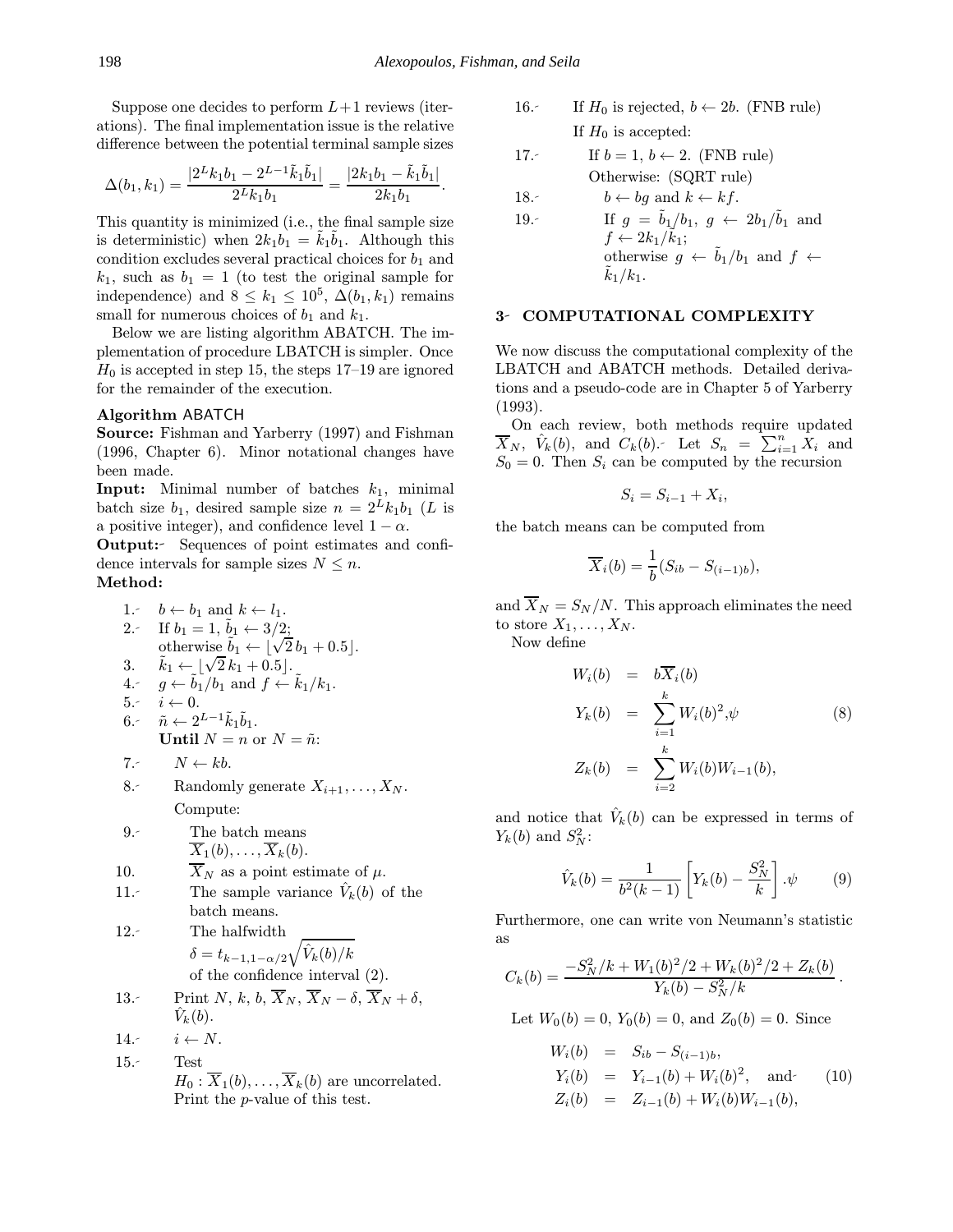the quantities  $V_k(b)$  and  $C_k(b)$  can be computed from (8) and (9), respectively, after repeating the recursions (10) until  $i = k$ . Since k is nondecreasing, one need only maintain the summary variables  $W_i(b)$ ,  $Y_i(b)$ , and  $Z_i(b)$ .

To this end, one can use vectors  $S[\cdot], W[\cdot], Y[\cdot],$ and  $Z[\cdot]$ , where the *l*th entry of each vector is used to store summary data for batch size  $b_l$ . When the first batch of size  $b_l$  is complete, the vectors are initialized as follows:

1. 
$$
s = S_{b_l}
$$
.  
\n2.  $w = s$ .  
\n3.  $Z[l] = 0$ .  
\n4.  $W[l] = w$ .  
\n5.  $S[l] = s$ .  
\n6.  $Y[l] = W[l]^2$ .

For every complete subsequent batch of size  $b_l$ , the vectors are updated by:

- 1.  $w = s S[l]$ .
- 2.  $Z[l] = Z[l] + w \cdot W[l].$
- 3.  $W[l] = w$ .
- 4.  $S[l] = s$ .

5. 
$$
Y[l] = Y[l] + W[l]^2
$$
.

A potential problem with the above updates is the lack of knowledge of the batch sizes that will be used. Hence, it may be necessary to maintain the vector entries corresponding to all potential batch sizes. Below we show how a large number of redundant operations can be eliminated.

Notice that (see Section 2.2) the set of potential batch sizes is  $A_1 \cup A_2$ , where  $A_1 = \{2^l b_1, l =$  $[0, 1, \ldots, \lfloor \log_2(\tilde{n}/(b_1k_1)) \rfloor], \text{ and } A_2 = \{2^l \tilde{b}_1, l \in I\},$ where

$$
I = \begin{cases} \{0, \ldots, \lfloor \log_2(\tilde{n}/(\tilde{b}_1 \tilde{k}_1)) \rfloor \} \leftarrow \text{if } b_1 > 1, \, \tilde{n} \geq \tilde{b}_1 \tilde{k}_1 \\ \{1, \ldots, \lfloor \log_2(\tilde{n}/(\tilde{b}_1 \tilde{k}_1)) \rfloor \} \leftarrow \text{if } b_1 = 1, \, \tilde{n} \geq 2 \tilde{b}_1 \tilde{k}_1 \\ \emptyset \leftarrow & \text{otherwise.} \end{cases}
$$

Define the auxiliary variables

$$
\theta_i(b) = W_1(b)^2/2 + \sum_{j=2}^{\lceil i/2 \rceil} W_{2j-1}(b) W_{2j-2}(b),
$$
  

$$
\xi_i(b) = \sum_{j=1}^{\lfloor i/2 \rfloor} W_{2j}(b) W_{2j-1}(b)
$$
 (11)

and use (10) and (11) to obtain

$$
Z_k(b) = -W_1(b)^2/2 + \theta_k(b) + \xi_k(b)
$$
 (12)

and

$$
C_k(b) = \frac{-S_N^2/k + \theta_k(b) + \xi_k(b) + W_k(b)^2/2}{Y_k(b) - S_N^2/k}.
$$
 (13)

Notice that for odd  $i \geq 3$ 

$$
\begin{array}{rcl}\n\theta_i(b) & = & \theta_{i-2}(b) + W_i(b)W_{i-1}(b), \psi \quad (14) \\
\xi_i(b) & = & \xi_{i-1}(b)\n\end{array}
$$

and for even i

$$
\xi_i(b) = \xi_{i-2}(b) + W_i(b)W_{i-1}(b), \psi \quad (15) \n\theta_i(b) = \theta_{i-1}(b).
$$

Hence von Neumann's statistic can be computed from (13) after repeating (14) and (15) until  $i = k$ .

After some algebra, one can now show that for even k

 $Y_k(b/2) + 2\xi_k(b/2) = Y_{k/2}(b)$  (16)

whereas for odd  $k$ 

$$
Y_k(b/2) - W_k(b/2)^2 + 2\xi_k(b/2) = Y_{(k-1)/2}(b). \quad (17)
$$

The last two equalities show that, on each review, direct computation of  $Y_k(b)$  is only required for the current batch size and the potential batch size resulting form the SQRT rule. This can be achieved by using two summary variables, y (for the current batch size) and  $\tilde{y}$  (for the SQRT batch size). Whenever a batch size is eliminated, either (16) or (17) can be used to update the values of y or  $\tilde{y}$  for the new batch size. Therefore, y,  $\tilde{y}$ , and the vectors  $\theta[\cdot]$  and  $\xi[\cdot]$  can be used to compute  $Y_k(b)$  and  $C_k(b)$ .

When the first batch of size  $b_l$  is complete, the vectors are initialized as follows:

- 1.  $w = s$ .
- 2.  $\theta[l] = w^2/2$ .
- 3.  $\xi[l] = 0$ .
- 4.  $W[l] = w$ .
- 5.  $S[l] = s$ .

Upon completion of each subsequent batch of size  $b_l$ , these vectors are updated by:

- 1.  $w = s S[l]$ .
- 2. If the number of batches is even, then  $\xi[l] = \xi[l] + w \cdot W[l];$ otherwise,  $\theta[l] = \theta[l] + w \cdot W[l]$ .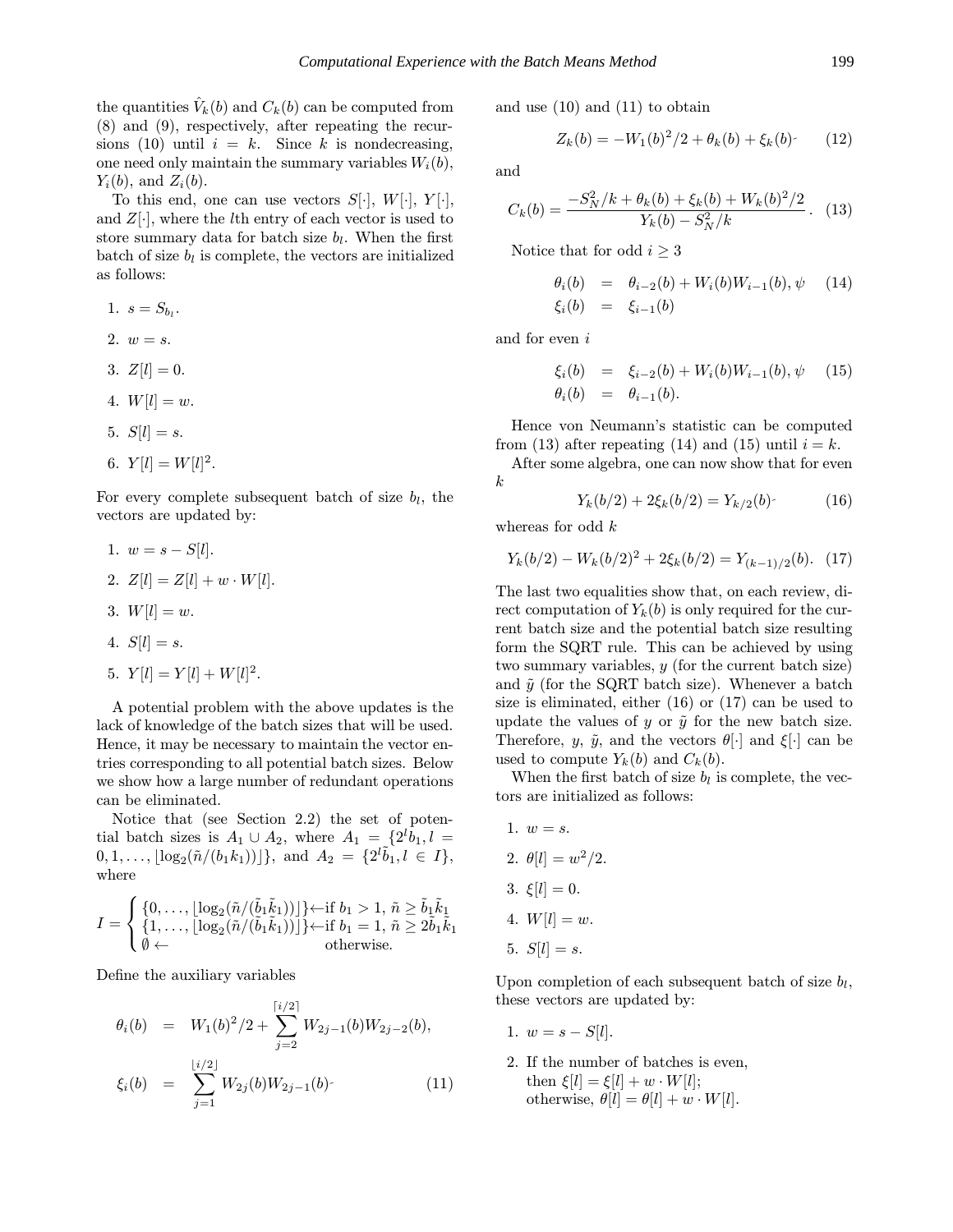3.  $W[l] = w$ .

$$
4. S[l] = S.
$$

5.  $Y[l] = Y[l] + W[l]^2$ .

The last issue that must be addressed is the testing for batch completion. Fortunately, the number of batch completion tests that are performed in either LBATCH of ABATCH can be reduced substantially by exploiting the special structure of the set of potential batch sizes.

The complexity of the two algorithms is derived as follows: The Until loop is executed no more than  $\tilde{n}$  times. Thus, excluding the time for updating the vectors  $S[\cdot], Y[\cdot], \theta[\cdot],$  and  $\xi[\cdot],$  either algorithm takes  $O(\tilde{n})$  time. Since the entries  $\theta|l|$  are updated only after odd batch completions and the entries  $\xi[l]$  are updated only after even batch completions, the total number of updates is bounded above by

$$
\sum_{l=0}^{\lfloor \log_2(\tilde{n}/b_1)\rfloor} \frac{1}{2} \lfloor \tilde{n}/(2^l b_1)\rfloor + \sum_{l=0}^{\lfloor \log_2(\tilde{n}/\tilde{b}_1)\rfloor} \frac{1}{2} \lfloor \tilde{n}/(2^l \tilde{b}_1)\rfloor \leq 2\tilde{n}.
$$

Each update is performed in  $O(1)$  time. Then the computational complexity of LBATCH and ABATCH is  $O(\tilde{n}) = O(n)$ .

Now observe that the vectors  $S[\cdot], Y[\cdot], \theta[\cdot],$ and  $\xi[\cdot]$  have max $\{2|\log_2(\tilde{n}/b_1)|+1, 2|\log_2(\tilde{n}/b_1)|+\}$  $2$ } =  $O(log_2 \tilde{n})$  entries. Hence both LBATCH and ABATCH require  $O(\log_2 \tilde{n}) = O(\log_2 n)$  space.

Remark 1 The above numerical techniques can be extended to non-classical batch means methods with dynamic batching strategies. These methods include Overlapping Batch Means (Meketon and Schmeiser 1984) and Spaced Batch Means (Fox, Goldsman, and Swain 1990). The complexity issues are a problem under investigation.

### REFERENCES

- Carlstein, E. 1986. The use of subseries for estimating the variance of a general statistic from a stationary sequence. Annals of Mathematical Statistics 14:1171–1179.
- Chien, C.-H. 1989. Small sample theory for steady state confidence intervals. Technical Report No. 37, Department of Operations Research, Stanford University, Palo Alto, California.
- Chien, C., D. Goldsman, and B. Melamed. 1996. Large-sample results for batch means. To appear in Management Science.
- Conway, R. W. 1963. Some tactical problems in digital simulation. Management Science 10:47–61.
- Damerdji, H. 1994. Strong consistency of the variance estimator in steady-state simulation output analysis. Mathematics of Operations Research 19:494– 512.
- Fishman, G. S. 1978. Grouping observations in digital simulation. Management Science 24:510–521.
- Fishman, G. S. 1996. Monte Carlo: Concepts, algorithms, and applications. New York: Chapman and Hall.
- Fishman, G. S., and L. S. Yarberry. 1997. An implementation of the batch means method. To appear in INFORMS Journal on Computing.
- Fox, B. L., D. Goldsman, and J. J. Swain. 1990. Spaced batch means. Operations Research Letters 10:255–266.
- Glynn, P. W., and D. L. Iglehart. 1990. Simulation analysis using standardized time series. Mathematics of Operations Research 15:1–16.
- Law, A. M., and J. S. Carson. 1979. A sequential procedure for determining the length of a steady-state simulation. Operations Research 27:1011–1025.
- Mechanic, H., and W. McKay. 1966. Confidence intervals for averages of dependent data in simulations II. Technical Report ASDD 17–202, IBM Corporation, Yorktown Heigths, New York.
- Meketon, M. S., and B. W. Schmeiser. 1984. Overlapping batch means: Something for nothing? In Proceedings of the 1984 Winter Simulation Conference, eds. S. Sheppard, U. W. Pooch, and C. D. Pegden, 227–230. IEEE, Piscataway, New Jersey.
- Resnick, S. I. 1994. Adventures in stochastic processes. Boston: Birkhaüser.
- Schmeiser, B. W. 1982. Batch size effects in the analysis of simulation output. Operations Research 30:556–568.
- Schriber, T. J., and R. W. Andrews. 1979. Interactive analysis of simulation output by the method of batch means. In Proceedings of the 1979 Winter Simulation Conference, eds. M. G. Spiegel, N. R. Nielsen, and H. J. Highland, 513–525. IEEE, Piscataway, New Jersey.
- Song, W.-M. T., and B. W. Schmeiser. 1995. Optimal mean-squared-error batch sizes. Management Science 41:110–123.
- Song, W.-M. T. 1996. On the estimation of optimal batch sizes in the analysis of simulation output. To appear in European Journal of Operations Research.
- von Neumann, J. 1941. Distribution of the ratio of the mean square successive difference and the variance. Annals of Mathematical Statistics 12:367– 395.
- Yarberry, L. S. 1993. Incorporating a dynamic batch size selection mechanism in a fixed-sample-